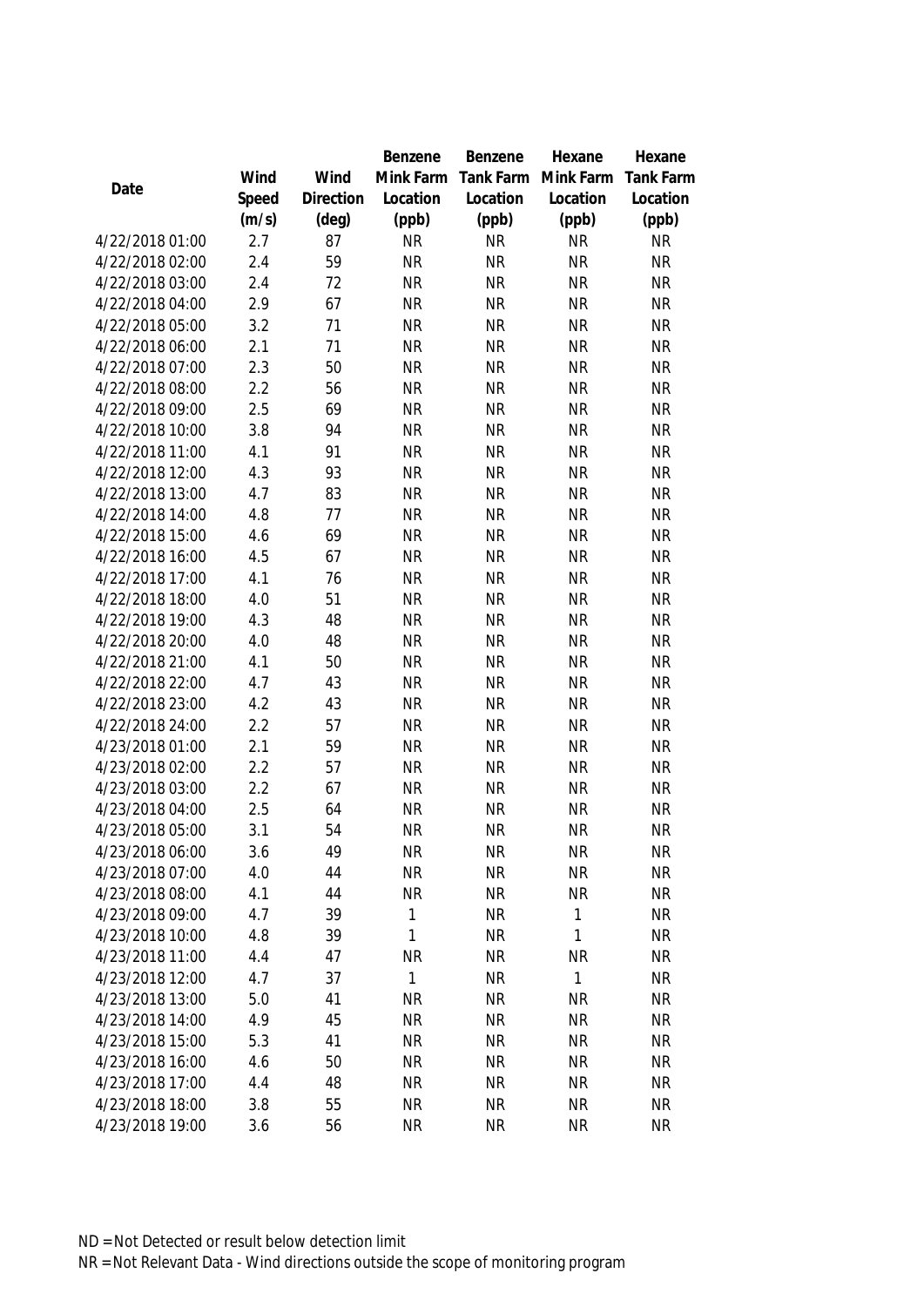|                 |       |           | Benzene      | Benzene   | Hexane         | Hexane           |
|-----------------|-------|-----------|--------------|-----------|----------------|------------------|
|                 | Wind  | Wind      | Mink Farm    | Tank Farm | Mink Farm      | <b>Tank Farm</b> |
| Date            | Speed | Direction | Location     | Location  | Location       | Location         |
|                 | (m/s) | (deg)     | (ppb)        | (ppb)     | (ppb)          | (ppb)            |
| 4/23/2018 20:00 | 3.6   | 59        | <b>NR</b>    | <b>NR</b> | <b>NR</b>      | <b>NR</b>        |
| 4/23/2018 21:00 | 3.6   | 52        | <b>NR</b>    | <b>NR</b> | <b>NR</b>      | <b>NR</b>        |
| 4/23/2018 22:00 | 3.4   | 49        | <b>NR</b>    | <b>NR</b> | <b>NR</b>      | <b>NR</b>        |
| 4/23/2018 23:00 | 2.5   | 53        | <b>NR</b>    | <b>NR</b> | <b>NR</b>      | <b>NR</b>        |
| 4/23/2018 24:00 | 2.3   | 67        | <b>NR</b>    | <b>NR</b> | <b>NR</b>      | <b>NR</b>        |
| 4/24/2018 01:00 | 2.3   | 67        | <b>NR</b>    | <b>NR</b> | <b>NR</b>      | <b>NR</b>        |
| 4/24/2018 02:00 | 2.2   | 54        | <b>NR</b>    | <b>NR</b> | <b>NR</b>      | <b>NR</b>        |
| 4/24/2018 03:00 | 2.1   | 30        | $\mathbf{1}$ | <b>NR</b> | $\mathbf{1}$   | <b>NR</b>        |
| 4/24/2018 04:00 | 1.7   | 58        | <b>NR</b>    | <b>NR</b> | <b>NR</b>      | <b>NR</b>        |
| 4/24/2018 05:00 | 1.9   | 53        | <b>NR</b>    | <b>NR</b> | <b>NR</b>      | <b>NR</b>        |
| 4/24/2018 06:00 | 2.3   | 42        | <b>NR</b>    | <b>NR</b> | <b>NR</b>      | <b>NR</b>        |
| 4/24/2018 07:00 | 2.0   | 46        | <b>NR</b>    | <b>NR</b> | <b>NR</b>      | <b>NR</b>        |
| 4/24/2018 08:00 | 2.6   | 23        | 1            | <b>NR</b> | 1              | <b>NR</b>        |
| 4/24/2018 09:00 | 2.6   | 35        | 1            | <b>NR</b> | $\mathbf{1}$   | <b>NR</b>        |
| 4/24/2018 10:00 | 2.8   | 64        | <b>NR</b>    | <b>NR</b> | <b>NR</b>      | <b>NR</b>        |
| 4/24/2018 11:00 | 3.5   | 57        | <b>NR</b>    | <b>NR</b> | <b>NR</b>      | <b>NR</b>        |
| 4/24/2018 12:00 | 3.6   | 46        | <b>NR</b>    | <b>NR</b> | <b>NR</b>      | <b>NR</b>        |
| 4/24/2018 13:00 | 3.4   | 67        | <b>NR</b>    | <b>NR</b> | <b>NR</b>      | <b>NR</b>        |
| 4/24/2018 14:00 | 3.5   | 54        | <b>NR</b>    | <b>NR</b> | <b>NR</b>      | <b>NR</b>        |
| 4/24/2018 15:00 | 3.4   | 51        | <b>NR</b>    | <b>NR</b> | <b>NR</b>      | <b>NR</b>        |
| 4/24/2018 16:00 | 4.1   | 27        | 1            | <b>NR</b> | $\mathbf{1}$   | <b>NR</b>        |
| 4/24/2018 17:00 | 3.5   | 48        | <b>NR</b>    | <b>NR</b> | <b>NR</b>      | <b>NR</b>        |
| 4/24/2018 18:00 | 4.0   | 29        | 1            | <b>NR</b> | $\mathbf{1}$   | <b>NR</b>        |
| 4/24/2018 19:00 | 3.3   | 49        | <b>NR</b>    | <b>NR</b> | <b>NR</b>      | <b>NR</b>        |
| 4/24/2018 20:00 | 2.6   | 67        | <b>NR</b>    | <b>NR</b> | <b>NR</b>      | <b>NR</b>        |
| 4/24/2018 21:00 | 2.6   | 86        | <b>NR</b>    | <b>NR</b> | <b>NR</b>      | <b>NR</b>        |
| 4/24/2018 22:00 | 1.6   | 65        | <b>NR</b>    | <b>NR</b> | <b>NR</b>      | <b>NR</b>        |
| 4/24/2018 23:00 | 2.2   | 49        | <b>NR</b>    | <b>NR</b> | <b>NR</b>      | <b>NR</b>        |
| 4/24/2018 24:00 | 3.0   | 29        | 1            | <b>NR</b> | 1              | <b>NR</b>        |
| 4/25/2018 01:00 | 3.7   | 17        | 1            | <b>NR</b> | $\overline{2}$ | <b>NR</b>        |
| 4/25/2018 02:00 | 5.1   | 23        | 1            | <b>NR</b> | $\overline{2}$ | <b>NR</b>        |
| 4/25/2018 03:00 | 6.3   | 21        | 1            | <b>NR</b> | $\overline{2}$ | <b>NR</b>        |
| 4/25/2018 04:00 | 7.3   | 26        | 1            | <b>NR</b> | $\mathbf{1}$   | <b>NR</b>        |
| 4/25/2018 05:00 | 6.5   | 25        | 1            | <b>NR</b> | 1              | <b>NR</b>        |
| 4/25/2018 06:00 | 5.6   | 27        | 1            | <b>NR</b> | 1              | <b>NR</b>        |
| 4/25/2018 07:00 | 5.3   | 28        | 1            | <b>NR</b> | 1              | <b>NR</b>        |
| 4/25/2018 08:00 | 6.1   | 28        | 1            | <b>NR</b> | $\mathbf{1}$   | <b>NR</b>        |
| 4/25/2018 09:00 | 6.7   | 27        | 1            | <b>NR</b> | 1              | <b>NR</b>        |
| 4/25/2018 10:00 | 6.0   | 34        | 1            | <b>NR</b> | 1              | <b>NR</b>        |
| 4/25/2018 11:00 | 5.5   | 36        | 1            | <b>NR</b> | 1              | <b>NR</b>        |
| 4/25/2018 12:00 | 5.7   | 28        | 1            | <b>NR</b> | 1              | <b>NR</b>        |
| 4/25/2018 13:00 | 5.3   | 32        | 1            | <b>NR</b> | $\mathbf{1}$   | <b>NR</b>        |
| 4/25/2018 14:00 | 3.9   | 42        | <b>NR</b>    | <b>NR</b> | <b>NR</b>      | <b>NR</b>        |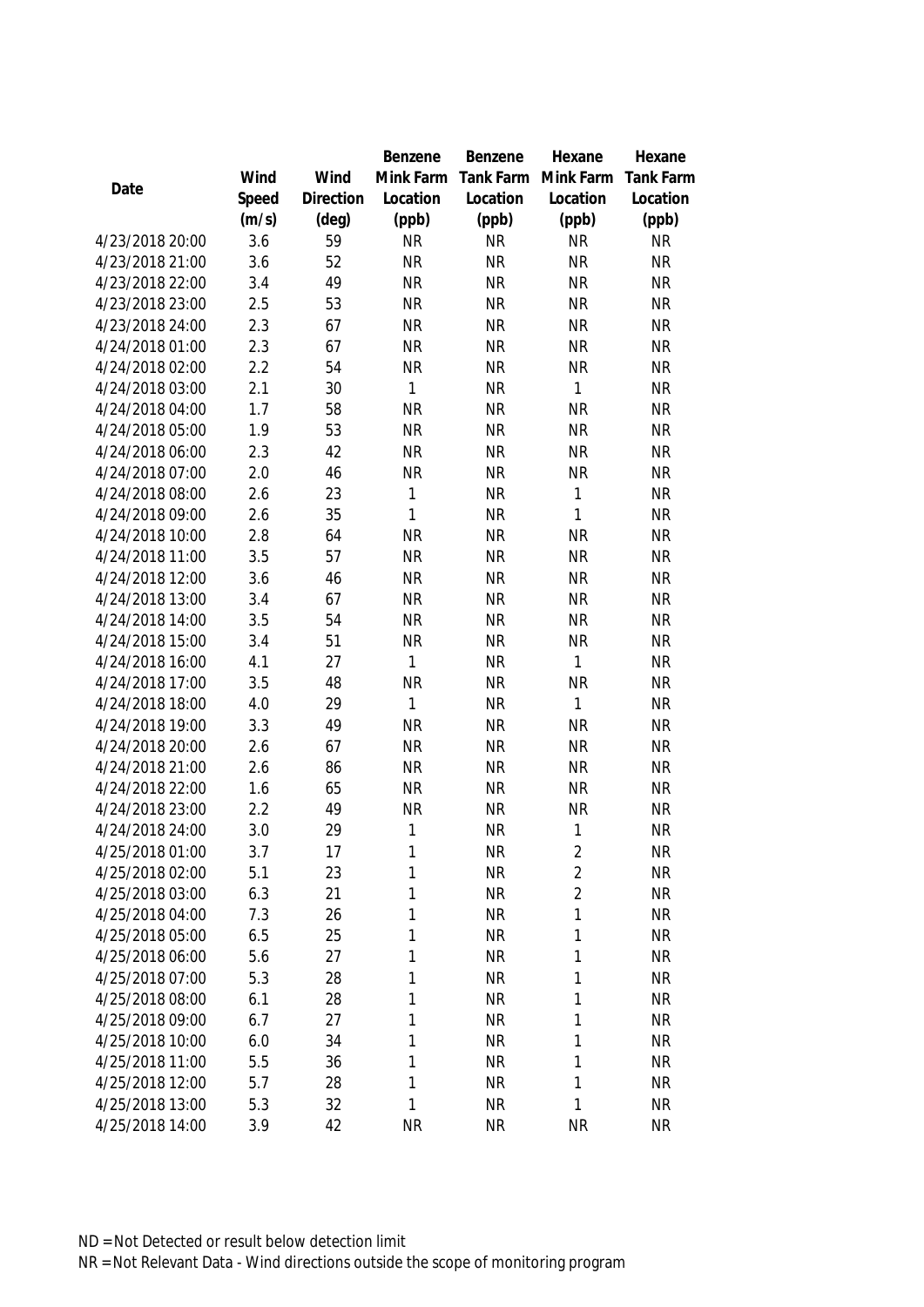|                 |       |                | Benzene   | Benzene      | Hexane         | Hexane           |
|-----------------|-------|----------------|-----------|--------------|----------------|------------------|
|                 | Wind  | Wind           | Mink Farm | Tank Farm    | Mink Farm      | <b>Tank Farm</b> |
| Date            | Speed | Direction      | Location  | Location     | Location       | Location         |
|                 | (m/s) | $(\text{deg})$ | (ppb)     | (ppb)        | (ppb)          | (ppb)            |
| 4/25/2018 15:00 | 3.4   | 63             | <b>NR</b> | <b>NR</b>    | <b>NR</b>      | <b>NR</b>        |
| 4/25/2018 16:00 | 3.6   | 65             | <b>NR</b> | <b>NR</b>    | <b>NR</b>      | <b>NR</b>        |
| 4/25/2018 17:00 | 3.8   | 70             | <b>NR</b> | <b>NR</b>    | <b>NR</b>      | <b>NR</b>        |
| 4/25/2018 18:00 | 3.8   | 58             | <b>NR</b> | <b>NR</b>    | <b>NR</b>      | <b>NR</b>        |
| 4/25/2018 19:00 | 3.9   | 56             | <b>NR</b> | <b>NR</b>    | <b>NR</b>      | <b>NR</b>        |
| 4/25/2018 20:00 | 3.5   | 59             | <b>NR</b> | <b>NR</b>    | <b>NR</b>      | <b>NR</b>        |
| 4/25/2018 21:00 | 3.4   | 50             | <b>NR</b> | <b>NR</b>    | <b>NR</b>      | <b>NR</b>        |
| 4/25/2018 22:00 | 2.7   | 54             | <b>NR</b> | <b>NR</b>    | <b>NR</b>      | <b>NR</b>        |
| 4/25/2018 23:00 | 1.6   | 71             | <b>NR</b> | <b>NR</b>    | <b>NR</b>      | <b>NR</b>        |
| 4/25/2018 24:00 | 1.3   | 79             | <b>NR</b> | <b>NR</b>    | <b>NR</b>      | <b>NR</b>        |
| 4/26/2018 01:00 | 0.5   | 91             | <b>NR</b> | <b>NR</b>    | <b>NR</b>      | <b>NR</b>        |
| 4/26/2018 02:00 | 0.5   | 1              | 1         | <b>NR</b>    | 1              | <b>NR</b>        |
| 4/26/2018 03:00 | 0.9   | 343            | 1         | <b>NR</b>    | $\mathbf{1}$   | <b>NR</b>        |
| 4/26/2018 04:00 | 0.8   | 330            | 1         | <b>NR</b>    | $\mathbf{1}$   | <b>NR</b>        |
| 4/26/2018 05:00 | 0.7   | 228            | <b>NR</b> | $\mathbf{1}$ | <b>NR</b>      | $\mathbf{1}$     |
| 4/26/2018 06:00 | 0.6   | 291            | <b>NR</b> | <b>NR</b>    | <b>NR</b>      | <b>NR</b>        |
| 4/26/2018 07:00 | 1.6   | 12             | 1         | <b>NR</b>    | $\overline{2}$ | <b>NR</b>        |
| 4/26/2018 08:00 | 1.4   | 3              | 1         | <b>NR</b>    | 3              | <b>NR</b>        |
| 4/26/2018 09:00 | 1.0   | 200            | <b>NR</b> | NoData       | <b>NR</b>      | NoData           |
| 4/26/2018 10:00 | 1.6   | 120            | <b>NR</b> | NoData       | <b>NR</b>      | NoData           |
| 4/26/2018 11:00 | 1.7   | 154            | <b>NR</b> | <b>NR</b>    | <b>NR</b>      | <b>NR</b>        |
| 4/26/2018 12:00 | 2.0   | 109            | <b>NR</b> | <b>NR</b>    | <b>NR</b>      | <b>NR</b>        |
| 4/26/2018 13:00 | 2.2   | 173            | <b>NR</b> | <b>NR</b>    | <b>NR</b>      | <b>NR</b>        |
| 4/26/2018 14:00 | 2.7   | 291            | <b>NR</b> | <b>NR</b>    | <b>NR</b>      | <b>NR</b>        |
| 4/26/2018 15:00 | 2.5   | 264            | <b>NR</b> | <b>NR</b>    | <b>NR</b>      | <b>NR</b>        |
| 4/26/2018 16:00 | 2.8   | 285            | <b>NR</b> | <b>NR</b>    | <b>NR</b>      | <b>NR</b>        |
| 4/26/2018 17:00 | 3.1   | 287            | 1         | <b>NR</b>    | $\mathbf{1}$   | <b>NR</b>        |
| 4/26/2018 18:00 | 3.0   | 270            | 1         | 1            | 1              | 1                |
| 4/26/2018 19:00 | 2.6   | 270            | 1         | 1            | $\mathbf{1}$   | 1                |
| 4/26/2018 20:00 | 2.3   | 249            | 1         | 1            | $\mathbf{1}$   | 1                |
| 4/26/2018 21:00 | 1.9   | 190            | <b>NR</b> | 1            | <b>NR</b>      | 1                |
| 4/26/2018 22:00 | 2.7   | 169            | <b>NR</b> | <b>NR</b>    | <b>NR</b>      | <b>NR</b>        |
| 4/26/2018 23:00 | 4.0   | 169            | <b>NR</b> | <b>NR</b>    | <b>NR</b>      | <b>NR</b>        |
| 4/26/2018 24:00 | 4.5   | 168            | NR        | <b>NR</b>    | <b>NR</b>      | <b>NR</b>        |
| 4/27/2018 01:00 | 4.4   | 169            | <b>NR</b> | <b>NR</b>    | <b>NR</b>      | <b>NR</b>        |
| 4/27/2018 02:00 | 3.9   | 169            | <b>NR</b> | <b>NR</b>    | <b>NR</b>      | <b>NR</b>        |
| 4/27/2018 03:00 | 3.3   | 184            | <b>NR</b> | 1            | <b>NR</b>      | 1                |
| 4/27/2018 04:00 | 2.9   | 254            | 1         | $\mathbf{1}$ | 1              | 1                |
| 4/27/2018 05:00 | 4.6   | 3              | 1         | <b>NR</b>    | 1              | <b>NR</b>        |
| 4/27/2018 06:00 | 4.9   | 8              | 1         | <b>NR</b>    | 1              | <b>NR</b>        |
| 4/27/2018 07:00 | 4.3   | 14             | 1         | <b>NR</b>    | 1              | <b>NR</b>        |
| 4/27/2018 08:00 | 3.7   | 6              | 1         | <b>NR</b>    | 1              | <b>NR</b>        |
| 4/27/2018 09:00 | 4.0   | 359            | 1         | <b>NR</b>    | 1              | <b>NR</b>        |